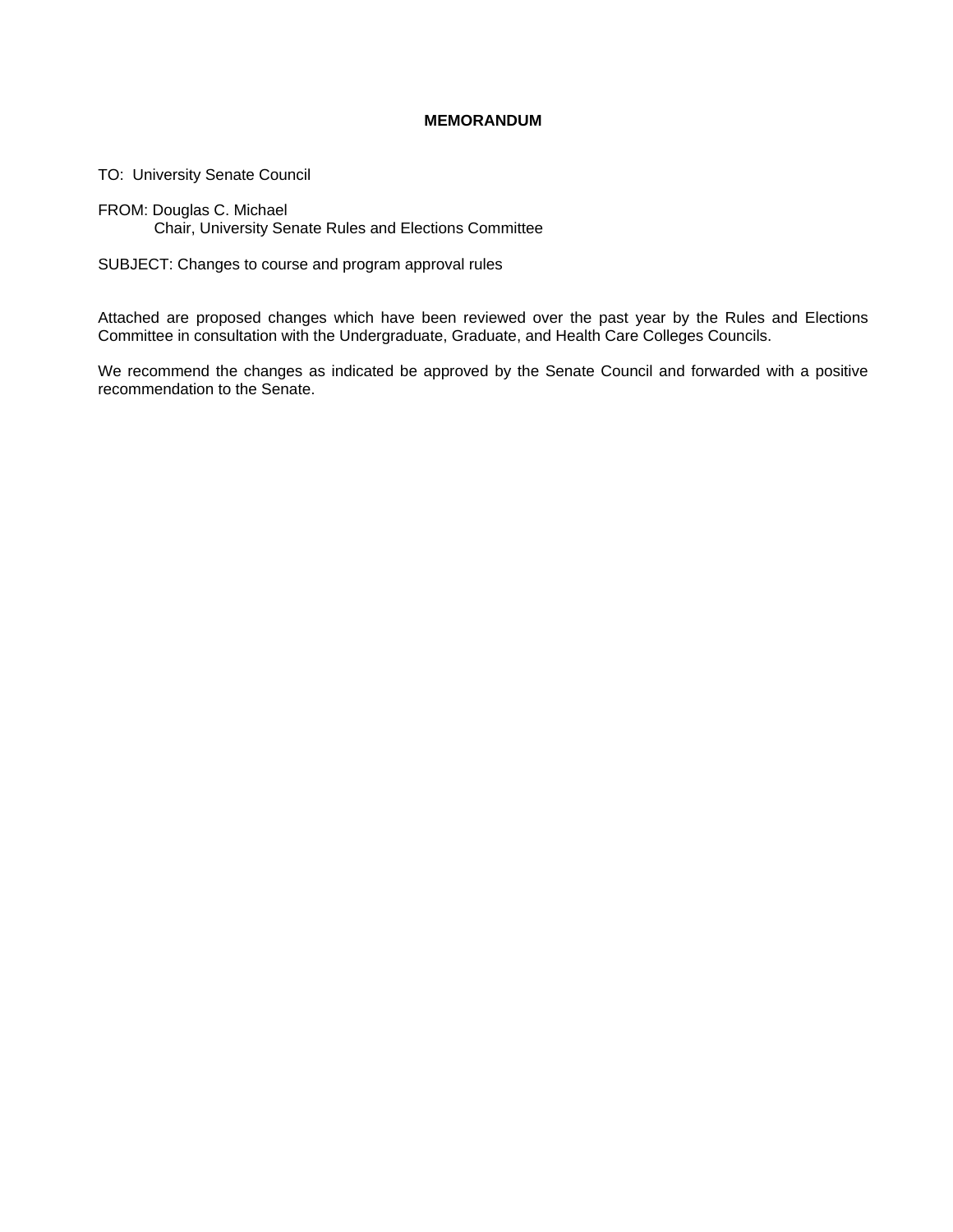# **3.2.0 PROCEDURES FOR PROCESSING ACADEMIC PROGRAMS AND CHANGES**

#### **[A-B remain unchanged]**

#### **C Administrative Approvals**

New degree programs require a statement of administrative feasibility from the Office of the Provost and clearance by the Registrar's Office prior to submission to the Senate Council.

[Comment: relocated language from current rule]

## **D Approval by Senate Council**

[Comment: Part D is all new language to codify the proposal from the three Councils]

**1. General Rule.** Except as provided in subsection (2) below, if the Senate Council approves the proposal, it shall place the item before the Senate with approval recommended.

## **2. Exception for Minor Changes.**

**(a) Procedure.** If the proposal involves a change to an existing academic program and the change is a "minor change" as defined in (b) below, then the Senate Council may, if it approves the change, circulate notice of approval to Senators by electronic mail, providing the title of the program to be changed in the body of the mail message and a link or other directions to a full copy of the proposed change on the Senate's website. If no objection is raised within ten (10) days of submission of the electronic mail message to Senators, the change is approved. If there is an objection raised within ten days of submission of the electronic mail message to the Senators, then the Senate Council will attempt to resolve the dispute informally. If no informal resolution is possible within thirty (30) days following the expiration of the ten-day circulation period, the proposal shall be placed on the agenda for the next Senate meeting, with recommendation for or against, or without recommendation, as the Senate Council may determine.

## **(b) "Minor Change" defined.**

(1) For purposes of this rule, an academic program change is "minor" if:

(A) it affects no other existing program;

 (B) it is so designated by the proposing department or College or reviewing academic Council(s); and

(C) the Senate Council concurs in that designation.

 (2) In applying the previous sentence, an academic program change would normally be considered "minor" if it meets one of the following non-exclusive criteria:

 (A) one or more course change(s) which, if considered individually, would each meet one of the exceptions for a minor course change under Rule 3.3.0(G)(2);

 (B) change in the sequence of courses, or the division or combination of courses, without significant change in content;

- (C) editorial change in the title of the program;
- (D) change required by relevant accrediting bodies for the program;
- (E) change in residency requirements for a doctoral program; or
- (F) change in the thesis or non-thesis option for a masters program.

#### **E Report to the Provost**

The Senate Council shall report to the Provost action taken by the Senate or the Senate Council on new program proposals. [Comment: relocated language from current rule]

Additions are underlined, deletions are stricken through. Commentary in brackets is from the Senate Rules and Elections Committee.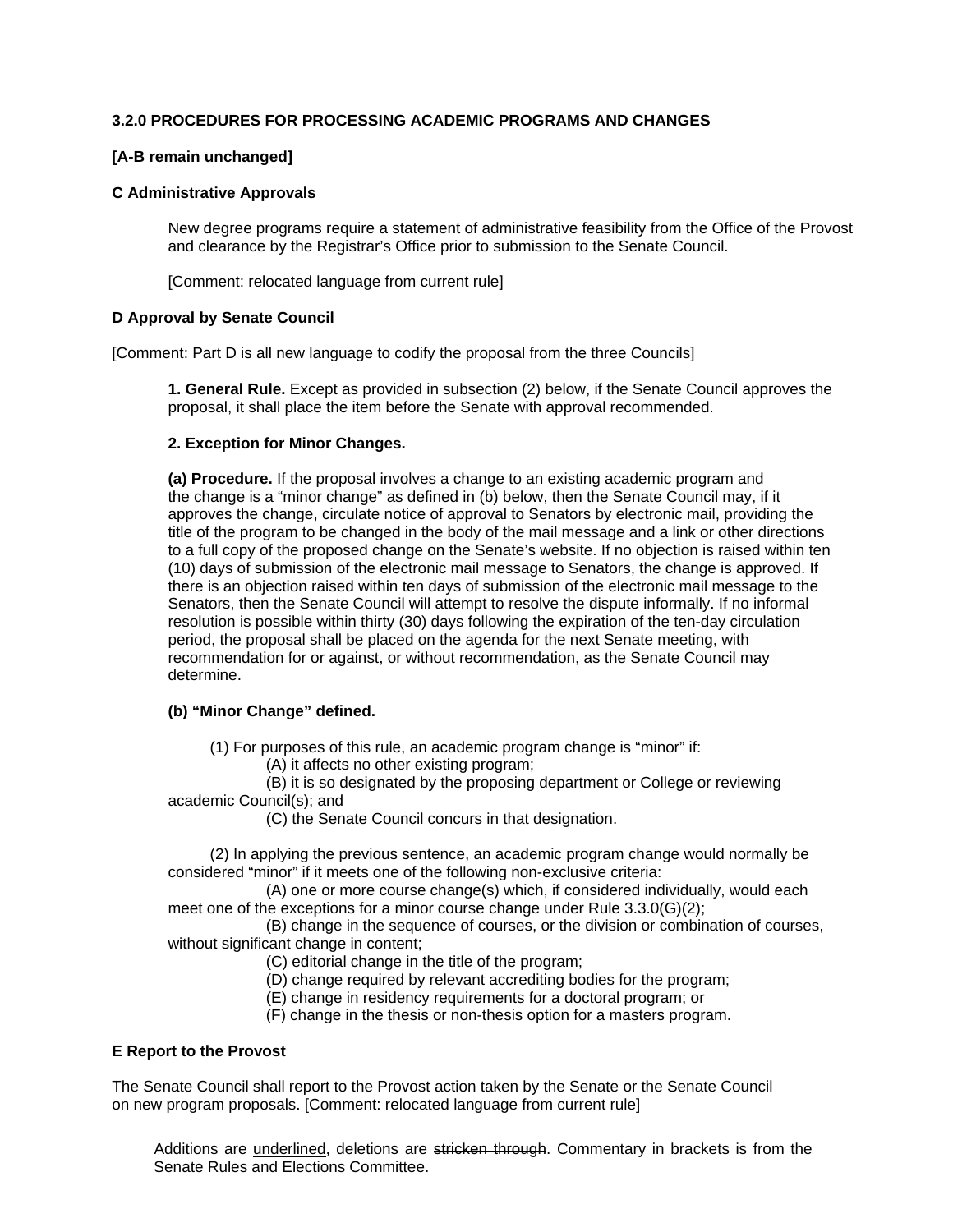# **3.3.0 PROCEDURES FOR PROCESSING COURSES AND CHANGES IN COURSES**

[A-B remain unchanged]

C **Reporting and Approval by the Senate** [US: 10/11/99; US: 2/10/03] The Senate Council will circulate notice of approval of final decisions on courses to Senators by electronic mail, providing a brief summary of the proposed change(s) in the body of the mail message and a link or other directions to a full copy of the proposed course on the Senate's website. and, ilf no objection is raised within ten (10) days of the date this electronic mail message is sent to Senators this circulation, the actions become official. In the case of courses which are or are to become part of the University Studies Program, the notice period shall be thirty (30) days. If an objection is timely raised, then the Senate Council will attempt to resolve the dispute informally. If no informal resolution is possible within thirty (30) days following the expiration of the notice period, the proposal shall be placed before the Senate, with recommendation for or against, or without recommendation, as the Senate Council may determine. and resolution not accomplished, a Senator may have the issue placed on the agenda of the next regular Senate meeting by sending a written objection, signed by five (5) Senators, to the Senate Council. Action by the University Senate on such objections is final. Final decisions on technical courses, as defined by LCC, offered only at Lexington Community College will be official when approved by the Academic Council for Lexington Community College. Reports of these decisions will be circulated for information only.

[Comment: this language parallels the proposed language in Rule 3.2.0 on approval and reporting of "minor" program changes. Minor administrative changes were made to the circulation process.]

[D remains unchanged]

E **Cross-listing or removal of cross-listing.** If a department wishes to cross-list a course which already exists in another department or remove an existing cross-listing, it may receive approval by indicating that this is a minor change on the form for requesting changes in existing courses. Both chairs must sign the form and, if the departments are in different colleges, both deans must signify approval. Cross-listing shall not be used as justification for duplication of teaching effort. Departments involved must agree on the time, place and instructor(s) in scheduling such courses.

[Comment: see comment to G(2) below.]

[F remains unchanged]

#### G Exception for Minor Changes [US: 10/11/99]

1. Procedure. If a course change is determined to be a "minor change" as defined in (2) below, the form shall be forwarded directly from the Dean of the College to the Chair of the Senate Council for approval. If the Chair of the Senate Council approvesagrees that the change is appropriately considered to be a "minor change" as defined in (2) below, he or she will notify the Registrar's office and the Dean of the College originating the request. If the Chair believes the change is not minor Otherwise, the request shall be returned to the Dean of the College originating the request for processing through the appropriate Councils.

[Comment: these changes parallel the proposed language in Rule 3.2.0.]

2. Definition. A request may be considered a minor change if it meets one of the following criteria:

A (a) change in number within the same hundred series

B (b) an editorial change in the course title or description which does not imply change in content or emphasis (such as updating or rephrasing terminology or indicating only a shift in focus)

Additions are underlined, deletions are stricken through. Commentary in brackets is from the Senate Rules and Elections Committee.